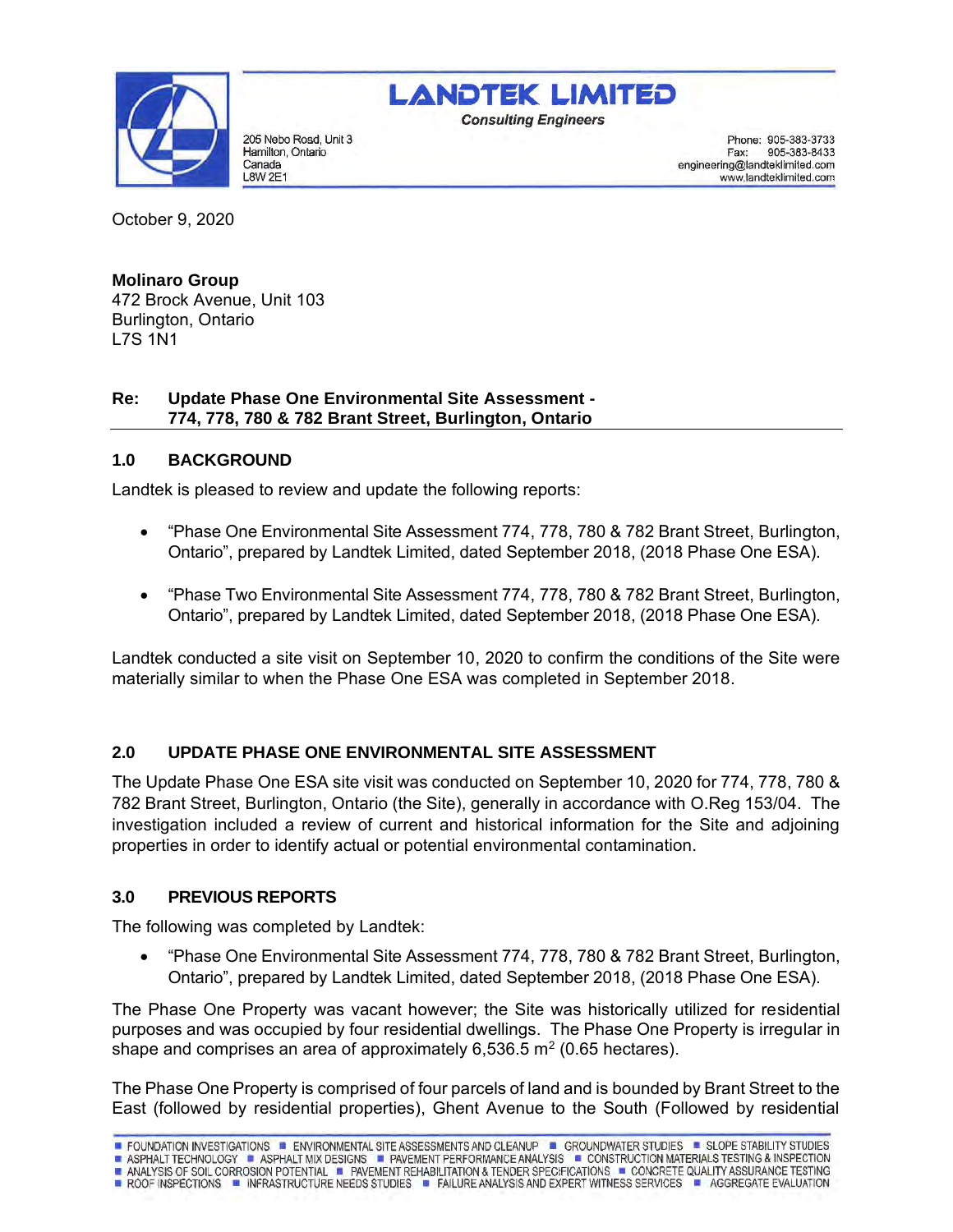properties) commercial property to the north, and residential properties to the west.

### **Summary of Findings**

Based on the findings of the records review, interviews and the Site reconnaissance completed, three potentially contaminating activities (PCAs) were identified that have led to Areas of potential Environmental concern (APECs) at the Site.

- On-Site Importation of Fill material of unknown quality PCA#30 designated as APEC1
- Off-Site Gasoline and Associated Products Storage in Fixed Tanks PCA#28 as APEC2
- Off-Site Operation of Dry Cleaning Equipment PCA#37 as APEC3

The following is a summary of the PCA, PCA location, and associated APEC identified:

| <b>APEC</b> | <b>Location of</b><br><b>APEC on the</b><br><b>Phase One</b><br><b>Property</b> | <b>PCA</b>                                                                         | Location<br>of PCA<br>(on-site)<br>or off-<br>site) | <b>Contaminants of</b><br><b>Potential</b><br><b>Concern</b> | <b>Media</b><br><b>Potentially</b><br><b>Impacted</b><br>(groundwater,<br>soil, and/or<br>sediment) |
|-------------|---------------------------------------------------------------------------------|------------------------------------------------------------------------------------|-----------------------------------------------------|--------------------------------------------------------------|-----------------------------------------------------------------------------------------------------|
|             | <b>Entire Site</b>                                                              | 30. Importation of Fill of<br><b>Unknown Quality</b>                               | On-Site                                             | Metals and As,<br>Sb, Se, Hg, CN-<br>EC, SAR, pH,            | Soil                                                                                                |
| 2           | Northeast<br>Portion of Site                                                    | 28. Gasoline and<br><b>Associated Products</b><br>Storage in Fixed Tanks           | Off-Site                                            | VOCs, and BTEX,<br><b>PHCs</b>                               | Soil and/or<br>groundwater                                                                          |
| 3           | East Portion of<br><b>Site</b>                                                  | 37. Operation of Dry<br><b>Cleaning Equipment</b><br>(where chemicals are<br>used) | Off-Site                                            | <b>VOCs</b>                                                  | Groundwater                                                                                         |

Notes:

1 - Area of Potential Environmental Concern (APEC) means the area on, in or under the Phase One Property where one or more contaminants are potentially present, as determined through the phase one environmental site assessment, including through, (a) Identification of past or present uses on, in or under the phase one property, and

(b) Identification of potentially contaminating activity.

2 - Potentially contaminating activity (PCA) means a use or activity set out in Column A of Table 2 of Schedule D that is occurring in a Phase One Study Area.

3 - Identify all contaminants of potential concern using the Method Groups as identified in the "Protocol for in the Assessment of Properties under Part XV.1 of the Environmental Protection Act, March 9, 2004, amended as of July 1, 2011.

4 - Media Potentially Impacted refers to soil, groundwater, surface water or sediment.

Metals - metals including hydrides (As, Sb, Se, Hg)

PHCs – petroleum hydrocarbons fractions F1-F4

VOCs – volatile organic compounds

BTEX – benzene, toluene, ethylbenzene and xylenes

# **Conclusions**

Based on the results of the Phase One ESA, a Phase Two ESA is recommended to be completed for this Site.

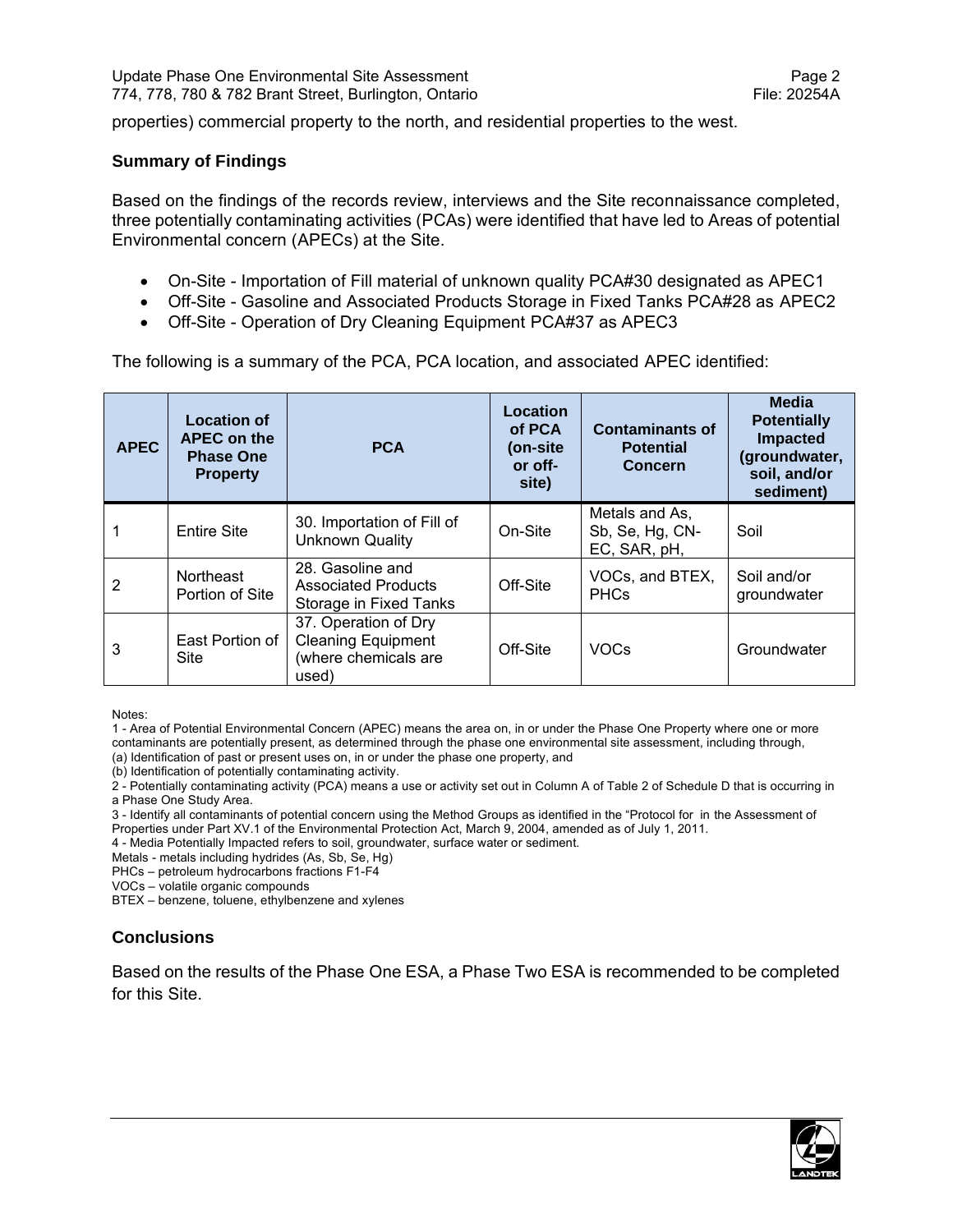The following was completed by Landtek to address the recommendations of the Phase One ESA:

• "Phase Two Environmental Site Assessment 774, 778, 780 & 782 Brant Street, Burlington, Ontario", prepared by Landtek Limited, dated September 2018, (2018 Phase One ESA).

## **SUMMARY OF WORK PLAN**

The Phase Two ESA was carried out address the APECs identified in the Phase One ESA. A summary of information on the Potential Contaminating Activities (PCAs), their locations and associated APECs and CPCs identified in the Phase One ESA.

The boreholes/monitoring wells and testpits proposed for the Phase Two ESA corresponding to each of the APECs which provides the rationale for the work proposed.

Based on the above PCAs which have occurred at the Phase One Property and Study Area, Landtek has identified the limits of the three (3) APECs on the Phase Two Property.

## **Work Program**

A total of six boreholes (boreholes BH1 to BH6) were drilled in August, 2018. Three (3) monitoring wells were installed at locations BH1, BH2 and BH5.

The results of the laboratory analysis for metals & inorganic, petroleum hydrocarbons (PHC) and/or volatile organic compounds (VOC). The soil samples analysed have been compared with the O. Reg. 153/04 Table 3 SCS (residential, medium to fine textured soils). Samples were selected based on location and depth of potential areas of concern as well as olfactory or vapour reading indicators, where possible.

The results of the groundwater analysis from the four (4) monitoring wells sampled for metals & inorganic, petroleum hydrocarbons (PHC) and/or volatile organic compounds (VOC)and were reported below the O. Reg. 153/04 Table 3 SCS. The schedule of chemical testing and the summary of test results for groundwater.

#### **Soil Quality**

The soil samples collected for analysis as described in the relevant sections of this report indicate that the on-Site soils are not adversely impacted and concentrations do not exceed the applicable Table 3 SCS.

#### **Groundwater Quality**

The results of the groundwater analysis from the three (3) monitoring wells sampled were reported to be below the O. Reg. 153/04 Table 3 SCS.

## **Phase Two Property Certification**

Based on the findings of the Phase Two ESA, the soil and groundwater meets the applicable O. Reg. 153/04 Table 3 SCS for RPI land use at the Site.